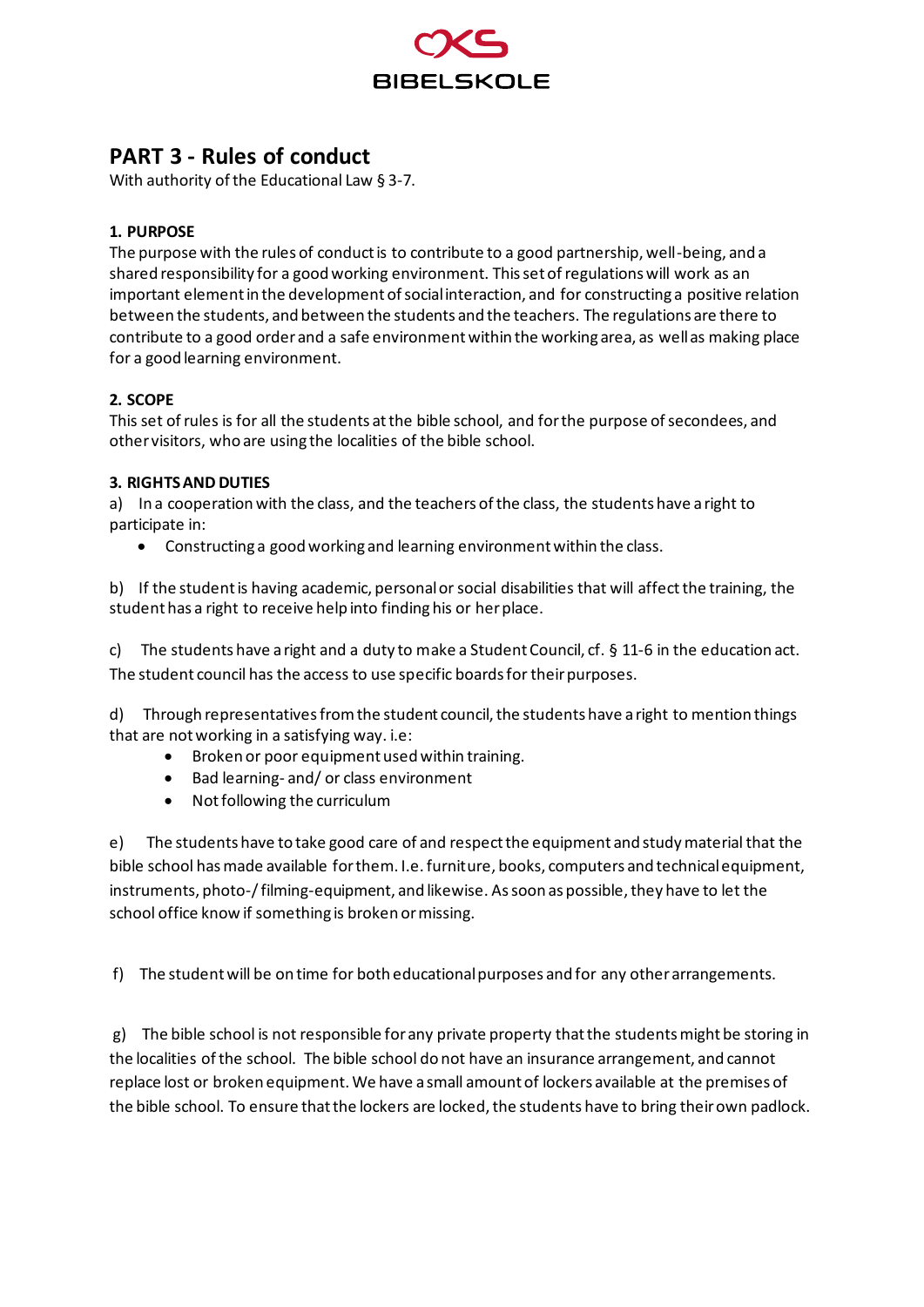

## **4. WORKING AND LEARNING ENVIRONMENT**

A good working and learning environment is fundamental for a good education.

Creating a good environment, characterized by emphasizing engagement, active participation, and finding good ways to cooperate. These things are highly important components for everybody connected to this school. Showing respect and a shared responsibility is important. Also preventing behavior having a negative impact on the environment.

- a) Everybody is being polite, and we will treat each other with respect. Everybody contributes in making the school into a place where all of us are feeling welcome and wanted. This will be expressed by encouraging and supporting one another.
- b) We believe that order and tidiness at the premises we are using, helps increasing the well-being for everyone. This means that we all have a responsibility cleaning up after ourselves, like picking up pieces of paper on the floor, bringing used coffee cups and cutlery in general, to the pointed out areas within the café.
- c) Mobile phones are to be turned off or to be put on silent mode. They are not to be used during the lessons.
- d) Respecting the teacher with being on time. Important: when is the appropriate time to ask a question? It is important to wait until the teacher has an opening in his or her session. This might vary from one teacher to the next. Another thing, which is important, is not leaving the class in the middle of a session to go to the office asking questions.
- e) Eating food in the classroom is not allowed.Drinking is permitted, but it needs to be a bottle with a cork, or a cup with a closed lid. When the day is over, no bottles or cups are to be left inside the classroom.

#### **5. ATTENDANCE AND ABSENCE**

Annual teaching time is from 9:00 a.m. to 14:30 p.m, Monday, Wednesday and Thursday. Tuesdays the school day ends at 13:40 p.m.

The door will be closed after 2 minutes during the first lesson. If you're not in the classroom before the door is closed, you will get marked for absence for the whole lesson. If the absence last for more than 3 days, the student must produce a special notice.(i.e. A doctor's notice.) The student is responsible for keeping track of his or her absence, and must along with the bible school staff, control that the absence is correct.

Invalid absence exceeding 20 days may cause you to be expelled.

Excerpted from the regulation of the Private School Act § 13: (Also applies for schools under the Law of Adult Education, chapter 4) "In secondary schools, the absence of more than 20 school days within an educational year, will not be accepted, cf. § 15 second joint. Absence from singular lessons must be added up to whole days. *Absence caused by illness having been attested by a doctor, will not be marked as absence, according to this provision.*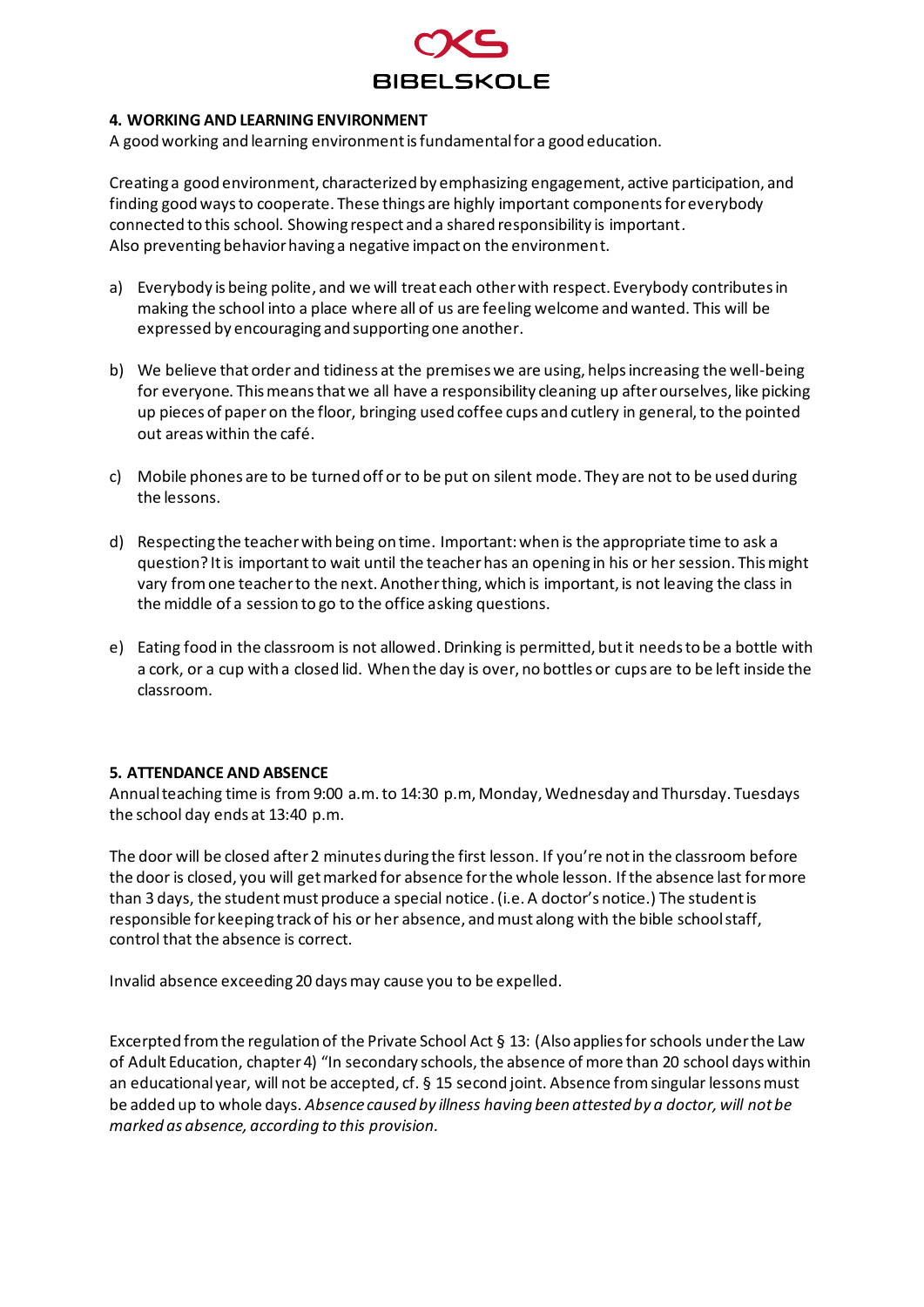

## **6. COMPUTER USE**

Internet is not to be used for blameworthy purposes. Including distribution of demeaning messages or material. Lack of observance according to the regulations under this particular item, may cause the student losing his or her right to use a computer.

## **7. DRUGS AND/ OR ALCOHOL**

We do not allow use, or storage of drugs and/ or alcohol at the Bible School, Primary School, or at the church's premises.We have a zero tolerance when it comes to being affected by substances. If this happens, it means that the student will be dismissed from school. Cf. regul. nbr 9.

By suspicion of abusing substances, the school is allowed to demand a documentation from the student, stating that substances are not affecting him or her.

## **8. SMOKING**

Smoking is not permitted at the premises.

#### **9. REACTIONS ACCORDING TO BREAKING RULES**

Breaking these regulations may result in reactions toward the student in ways like:

- Prosecution by one of the school's staff
- Exclusion from the class/ group for the rest of the lesson, according to what the teacher decides.
- Exclusion from school the rest of that particular day, according to what the principal or the inspector decides.

By serious violation of the regulations, or if negative behavior will not get better, special reactions can or will be implemented.

This includes:

- Expulsion for 5 days, according to what the principal decides, after priory discussing it with the staff. Within the 5 days of being expelled, there will be conducted a conversation including the Principal, the student having been expelled, and possibly a professional. That is if the expulsion is caused by testing positively on a urine-test. This is to decide if the student is going to be re-accepted.
- Expulsion the rest of the educational year according to regul. § 3-8. This might cause the student losing his or her rights, according to § 3-1 within the same law.

The measures are to be put into the records.

#### **10. REACTIONS IF THE CHOOL FEE IS NOT PAID.**